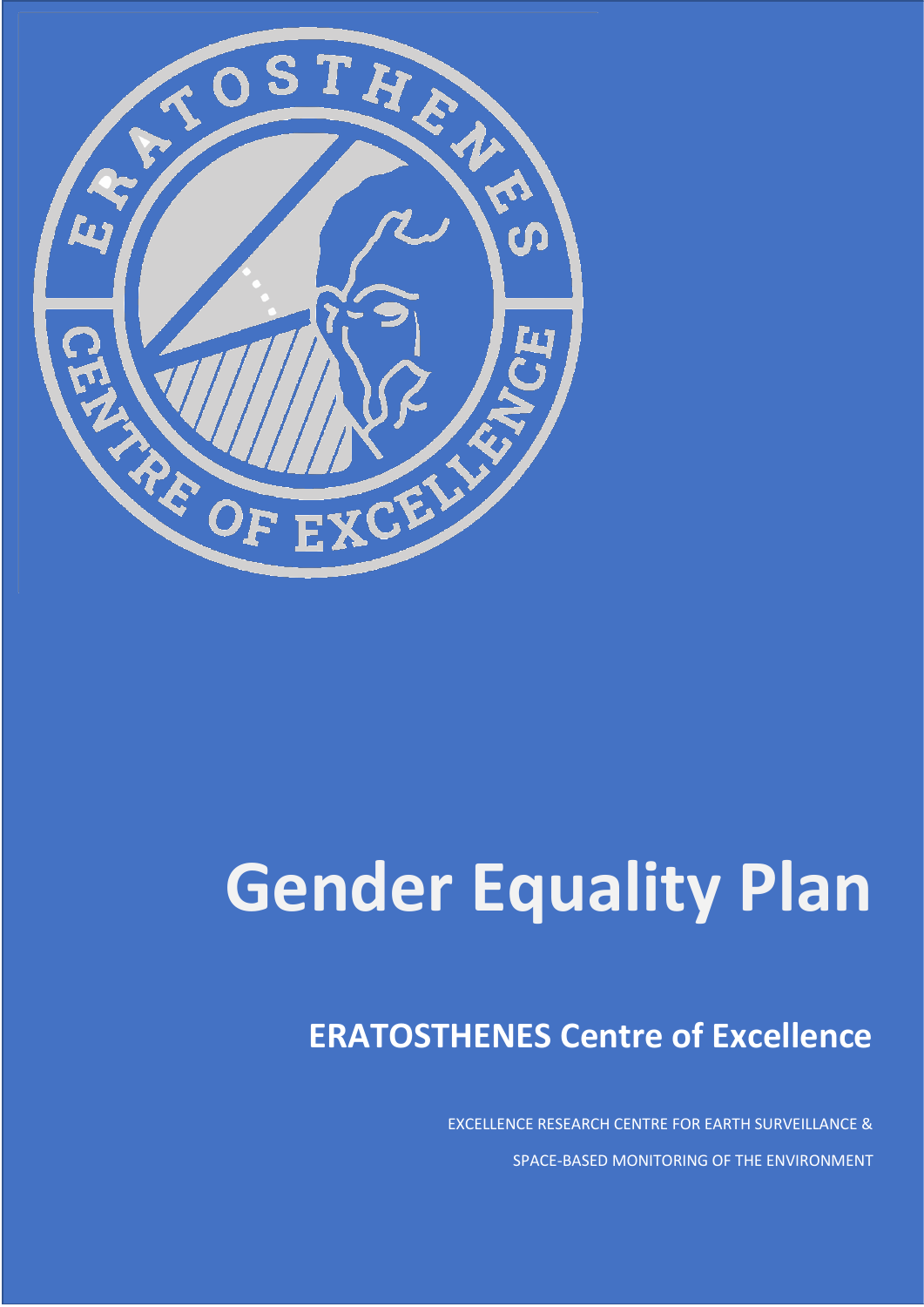

#### **ERATOSTHENES CENTRE OF EXCELLENCE**

#### **GENDER EQUALITY PLAN (GEP)**

#### 1. Summary

Equality between representatives of all genders is one of the fundamental values that Eratosthenes Center of Excellence (hereinafter "ECoE") should protect and promote. Equality means that everyone, regardless of gender, should have the same opportunities, rights, and obligations. The notion of gender equality and equal opportunity is especially important in the area of research and innovation as it attracts and retains talent and makes research and innovation far reaching and universally relevant.

With the above considerations in mind ECoE is committed towards the creation of a fully inclusive environment by working actively to create a working environment where employees and researchers, at all levels have equal rights and opportunities. To this end ECoE has compiled this Gender Equality Plan (also referred to as "GEP") which in turn has been reviewed and approved by the Board of Directors and the Executive Committee of ECoE thus documenting its senior management's commitment to improving the working conditions of its all its employees through the review of its current sex\gender disaggregated data and the compilation of a report based on indicators set for this purpose. The implementation of the GEP will also offer and raise awareness on gender related issues to include gender equality, conscious and unconscious gender bias and other related matters that create obstacles to members of any gender to reach their goals and fulfil their potential.

Our aim is for this Gender Equality Plan to be cross-sectional by affecting all areas and activities of the ECoE and most importantly realistic, feasible and participatory by allowing the participation of all personnel of ECoE in the implementation thereof. Additionally, this Gender equality Plan is intended to be open-ended and flexible by allowing such amendments as necessary, following the tracking and assessment of results, which ought to help the organization to continuously improve upon gender equality.

# 2. CYPRUS - An Overview

Article 28 of the Cypriot Constitution of 1960 contains a general anti-discrimination provision that corresponds to Article 14 of the European Convention on Human Rights (ECHR). More specifically, Article 28 of the Constitution states that every person is equal before the law and it prohibits any kind of discrimination against any person on the ground of their:

- Community race.
- Religion.
- Language.
- Sex.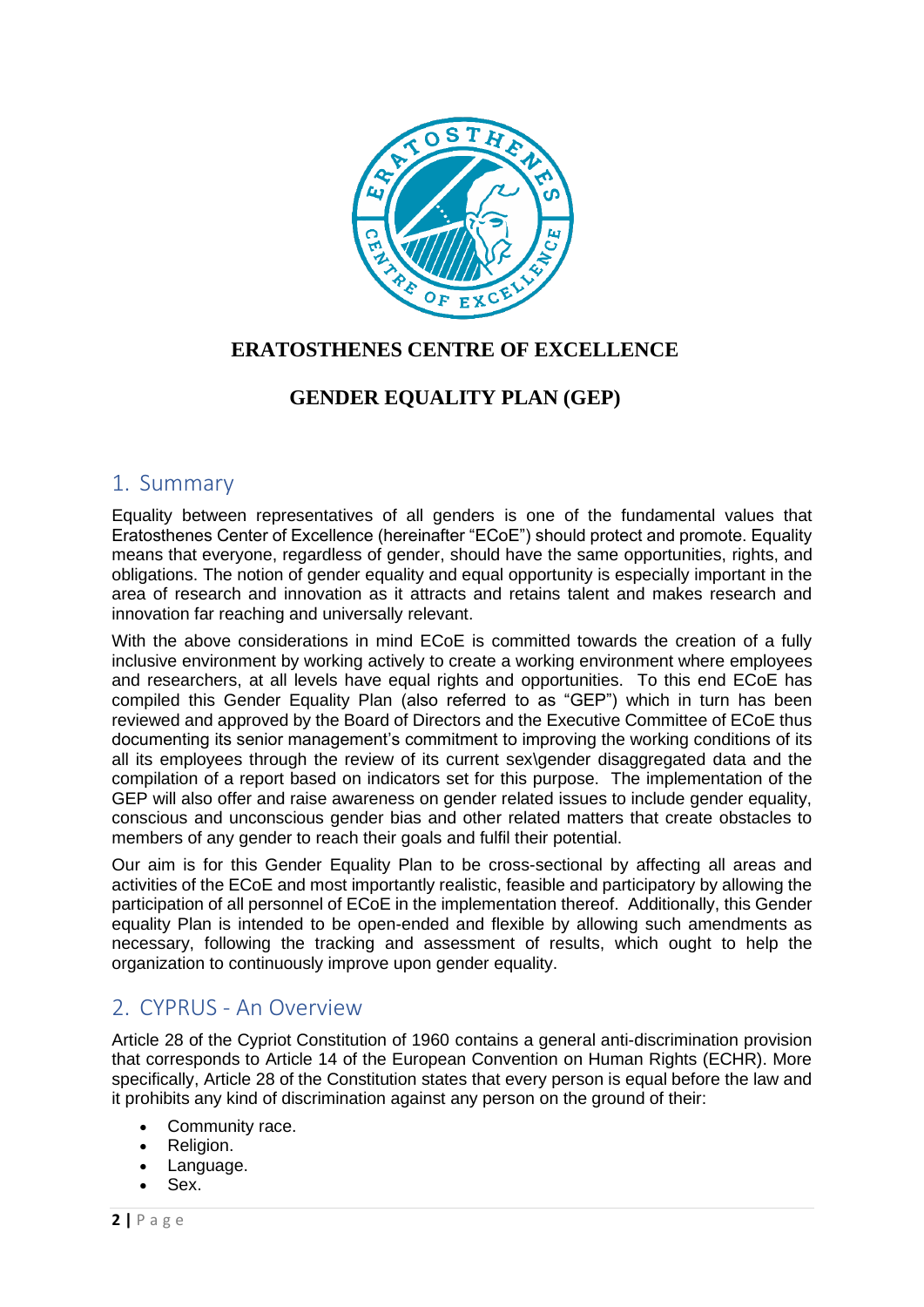- Political or other convictions.
- National or social descent.
- Birth.
- Colour.
- Wealth.
- Social class.
- Or on any ground whatsoever, unless there is express provision to the contrary in the Constitution.

However, age, disability and sexual orientation are not covered by the Constitution.

Cyprus has ratified most international conventions on human rights, which include anti-discrimination provisions, and there are numerous laws that prohibit different forms of discrimination within the working environment (for example, religious discrimination, disability discrimination, and age and gender discrimination). These laws are:

- Law 58(I)/2004 on Equal Treatment in Employment and Occupation.
- Law 59(I)/2004 on Equal Treatment of Persons (racial or ethnic origin).
- Law 205(I)/2002 on Equal Treatment for Men and Women in Employment and Vocational Training.
- Law 35(I)/2007 on Protection of Wages.

According to the 2021 Gender Equality Index compiled by the European Institute for Gender Equality, Cyprus, with 57.0 out of 100 points, ranks 21st in the EU on the Gender Equality Index with the domain of power/economic decision making identified as the area with the most gender inequality as women are not often found in decision making positions.

Eratosthenes Center of Excellence aims to implement actions and plans and strategies to reduce gender inequalities and to enhance diversity with regard to, inter alia, age, culture, physical ability, sexual orientation, multilingualism.

This Gender Equality Plan aims to promote career development for researchers and other personnel of all genders, prevent the waste of talents, particularly for women, improve decision-making by addressing gender imbalances, meet new opportunities for excellence, incorporate the sex/gender dimension variable in research, especially where it is traditionally not applied, ensure diversification of views and methodologies in research and teaching, stimulate a gender awareness culture change within the organization and beyond.

# 3. The General Objective

With a target of 50% women among research staff, boards, expert groups and executive and evaluation committees, Eratosthenes Center of Excellence aims to achieve inclusive excellence. Inclusive excellence hardly ever achieved through isolated efforts but rather through measures aimed at the entire organization.

The target of equality should always be reviewed and monitored and that is why this Gender Equality Plan is designed as an open-ended document allowing amendments, as needed, on the basis of findings made on a yearly basis. Equality is the responsibility of all members of the ECoE. It is the responsibility of the head of each department to ensure that the goal of an equal workplace is achieved, and that the work to promote gender equality is given sufficient resources to create awareness of gender issues and support interventions as needed to meet the said goals.

# 4. Measures Against Gender Based Violence and Sexual Harassment

Under Article 6(1) of Law 58(I)/2004 on Equal Treatment in Employment and Occupation, as amended, any form of harassment is prohibited. More specifically, sexual harassment is a prohibited type of sex discrimination under the Equal Treatment for Men and Women in Employment and Vocational Training Law 2002-2007 (Law 205(I)/2002). Sexual harassment is defined as any form of unwanted verbal, non-verbal or physical conduct of a sexual nature,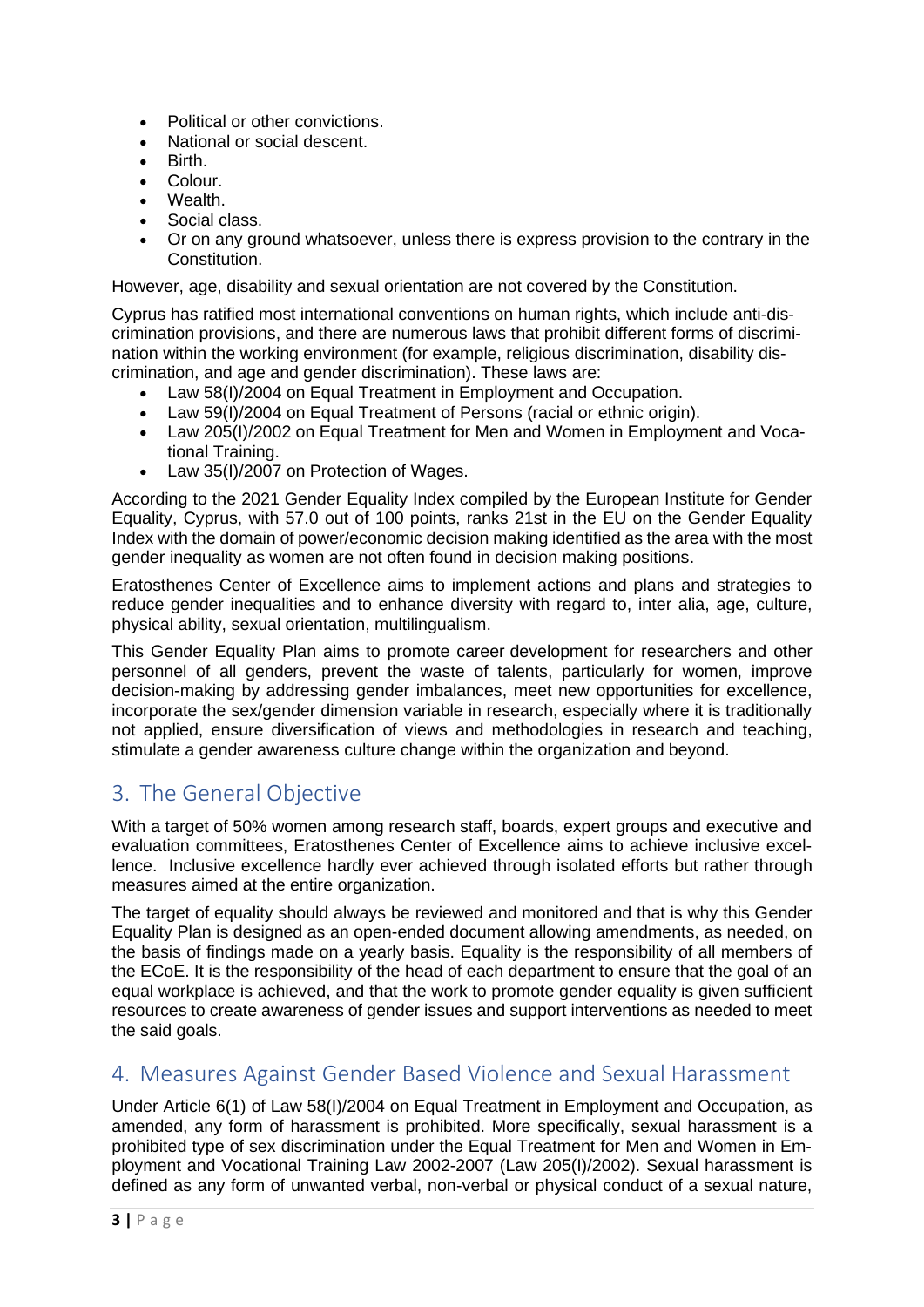which has the purpose or effect of violating the dignity of a person, particularly where it creates an intimidating, hostile, degrading, humiliating or offensive environment.

**Employers Liability.** Under Law 205(I)/2002, employers are civilly liable for acts of harassment or sexual harassment their employees commit in the workplace unless they both:

- Took effective measures to prevent such acts from occurring.
- Took all necessary actions, as soon as they found out about the harassment/ sexual harassment, to immediately resolve the matter and to make sure that the harassment/ sexual harassment will not take place again in the future
- Under Law 205(I)/2002, employers are presumed to have taken effective measures to prevent such acts from occurring if they have adopted anti-harassment workplace policy and took all necessary measures to practically implement it (for example, ensured employees received training on the policy).
- **Protection for victimisation.** Law 205 (I)/ 2002 expressly states that employees must not, by reason of submitting a complaint, be adversely affected in their employment. This means that employees who choose to submit a complaint of harassment/ sexual harassment cannot be treat unfavourably by their employer in any way. Law 205 (I)/ 2002 also renders void the dismissal or other unfavourable treatment of an employee who has submitted a complaint of sexual harassment, unless the employer can prove that the treatment was not related to the submission of that complaint.

Eratosthenes Center of Excellence has implemented an extensive disciplinary procedure whereby any act of discrimination, bullying, harassment or victimisation of employees, volunteers or visitors which compromises a person's dignity as well as any assault and act of violence is considered as gross misconduct which is investigated immediately by the appropriate head of department with the help of the HR department. ECoE may additionally inform and / or involve the police and / or any other relevant statutory bodies where required at the appropriate point of the formal disciplinary procedure depending on the severity of the misconduct. Following the investigation process during which if necessary, the person in breach of the code of conduct could be suspended, a relevant disciplinary meeting will be held whereby other sanctions may be imposed with dismissal being the most serious of the sanctions provided in the disciplinary procedure.

In addition, the organization is commitment towards the adoption of an anti-harassment workplace policy and vows to continuously offer training on what constitutes sexual harassment to all personnel.

# 5. Gender equality in Recruitment and Career Progression

The HR office of ECoE will coordinate efforts to implement the European Charter for Researchers & Code of Conduct for the Recruitment of Researchers. Any new positions will be advertised in the Euraxess platform and/or in other platforms where all genders will be encouraged to apply. In these advertisements it will be stressed that ECoE adopts an equal opportunity policy at recruitment and subsequent career stages and encourages all genders to submit applications for vacancies of all levels of research and other personnel. It should be made clear that ECoE does not discriminate in any way on the basis of gender, religion or belief, ethnic, national or social origin, age, physical ability, disability, marital status and sexual orientation etc.

In addition to the above, ECoE is committed to endorsing the European charter and code for researchers and to using the open, transparent, and merit-based recruitment (OTM-R) policy for the recruitment of researchers. This will ensure that a clear and transparent recruitment process is achieved with clear qualifications and defined timetable for all candidates as well as to ensure the inclusion of explicit pro-active elements for underrepresented groups.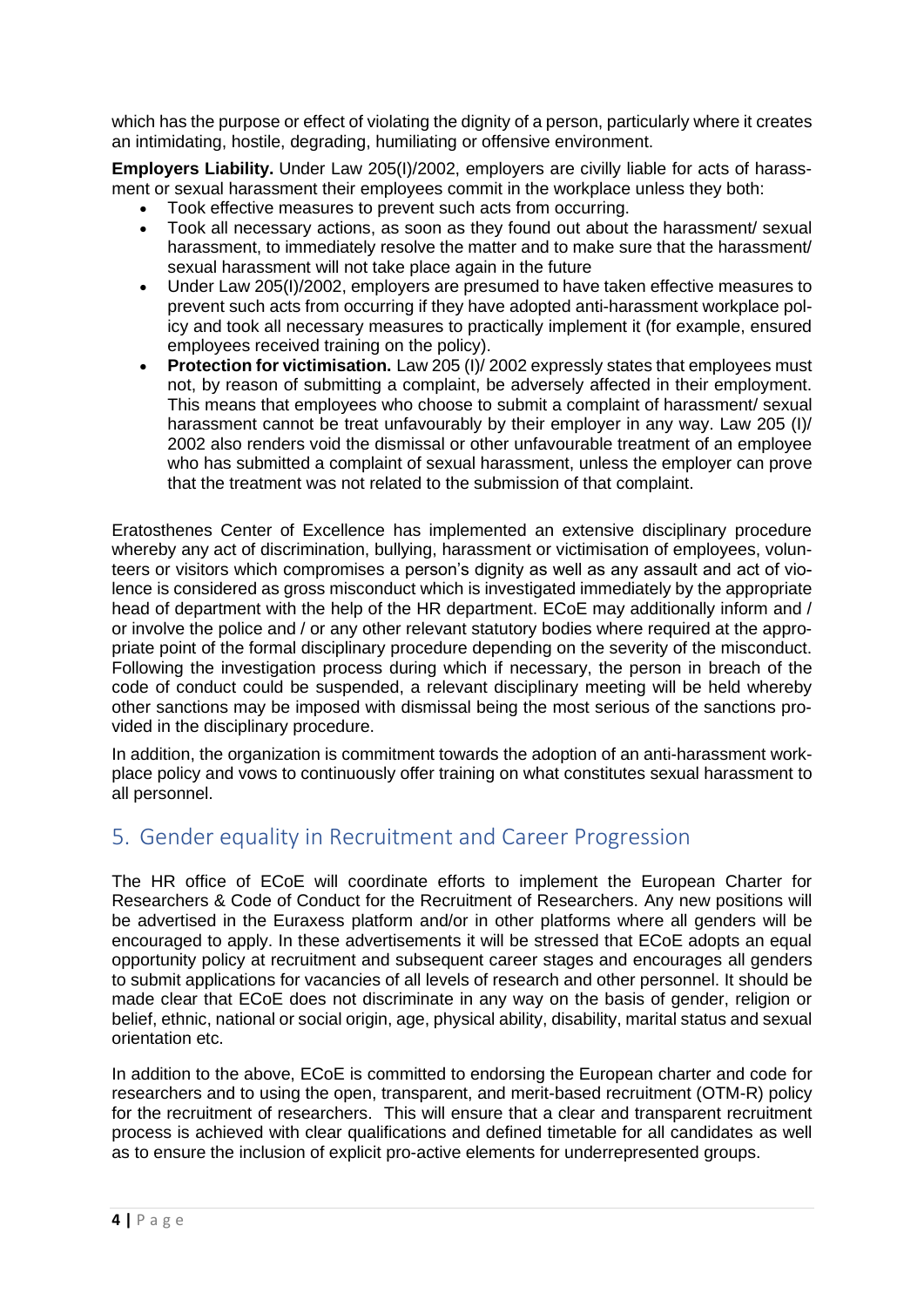In addition to the adoption of the above mentioned open, transparent, merit based recruitment policy for the recruitment of researchers, ECoE undertakes for the recruitment of all personnel to:

#### Avoid Gender bias in recruitment and selection

The language used in job advertisements should avoid categorizing representatives of any gender into separate occupations and industries and gender coded language should be avoided in order not to deter any person from applying for certain job.

#### Avoid Gender bias in interview invitations

Representatives of all genders should have the same opportunity to attend interviews and therefore interview invitations of equally qualified representatives of all genders should be sent out to candidates. The HR department as well as managers should at all time refrain from using gender to assess candidates' employability.

# Avoid Gender bias in evaluation of credentials

ECoE shall not hold any gender as opposed to the other to more rigorous scrutiny or to higher standards than the equally qualified opposite gender and shall avoid consciously or unconsciously associate candidates' genders with their likelihood of job-related success.

#### Job interviews

HR and management shall not relate applicant traits to specific gender-based biases and stereotypes and shall not penalize either gender for not adhering to such stereotypes. Additionally, and to the extent currently possible at this stage at ECoE, interview panels compiled to conduct interviews shall be diverse and inclusive.

#### Avoid Gender bias in the application of selection criteria

Any selection criteria shall be given preassigned weightings, so that the importance of certain criteria shall not be used to favour candidates who fit a gender stereotypical profile. The importance of certain criteria for job selection shall to the extent possible be preaffixed in order to avoid the situation where the relevant recruiter may consciously or unconsciously justify or conceal a prejudicial decision. Any and all selection committees created for the purpose of hiring should be established for all profiles, though the size and composition of the committees may differ according to the profile and type of contract. Any selection committee should make best use of the expertise of external members. The composition of the selection committee will be diverse in order to achieve gender balance as well as inclusion of external experts.

# 6. Monitoring of Gender balance in Recruitment and Subsequently

To monitor the equal treatment of women and men, a harmonized set of key performance indicators (KPIs), attached as Appendix "A", has been created to record and monitor the costs and outcomes of investing in equality policy in the workplace as well as to monitor whether the promotion and opportunities are equally and fairly distributed on a merit basis without any external factors.

Gender Equality KPIs have been drafted to enable the ECoE to:

- Gather essential evidence using a set of harmonized indicators;
- Document the effort and results of implementing interventions;
- Clearly communicate positive changes achieved to all stakeholders involved;
- Better plan and act by providing vital information that can be used for adjusting activities and achieving success;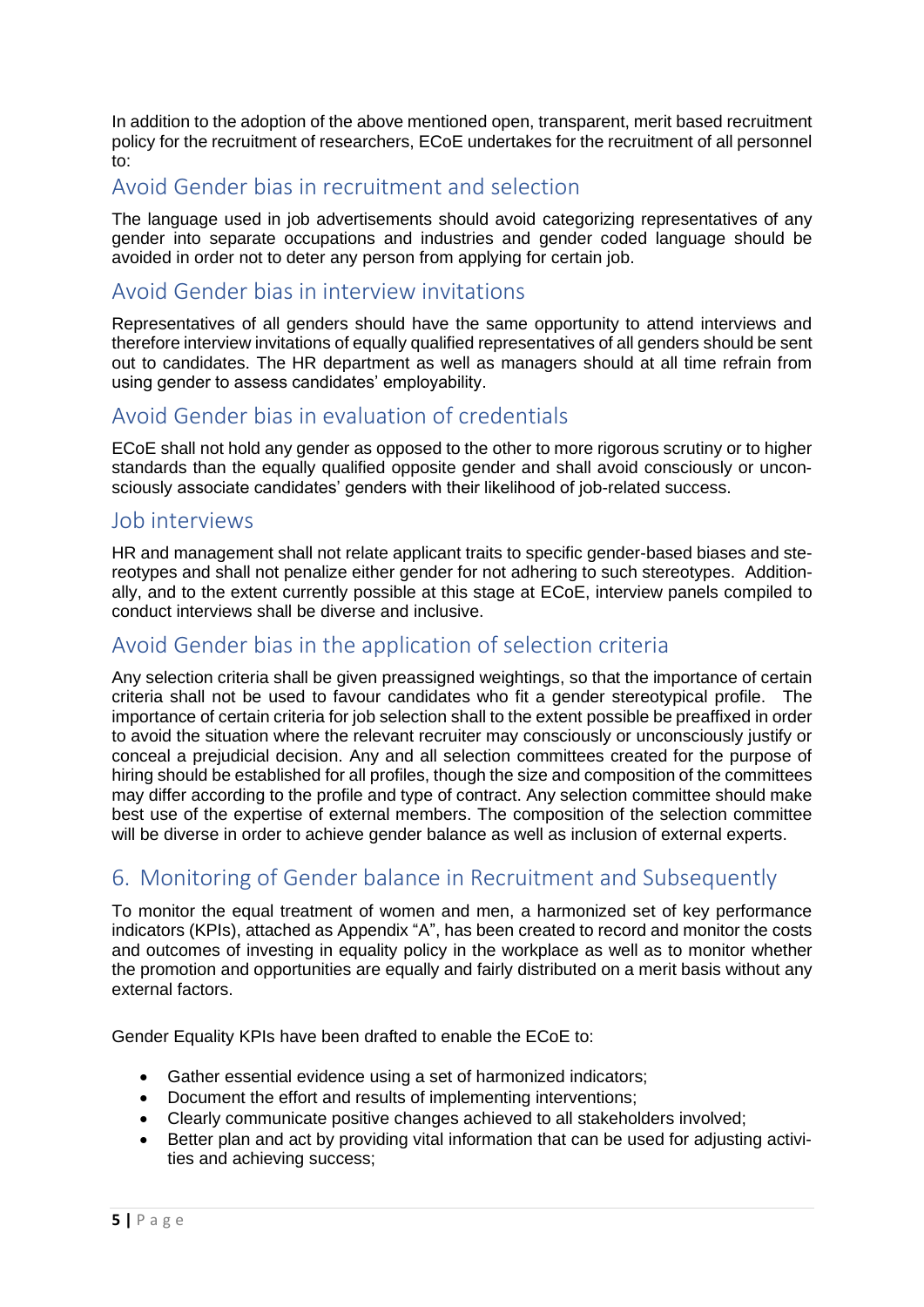• Provide evidence to feed discussions about female empowerment and gender equality interventions as needed.

# 7. Committee for gender equality and equal treatment

The HR Manager will be responsible for appointing a committee for gender equality and equal treatment that will be responsible for monitoring and collecting information on gender equality in the organization on a continuous basis. The HR Manager will be a member of the Committee for Gender Equality for the year 2022 and may opt to be appointed as member on any subsequent Committees for Gender Equality appointed on a yearly basis. The Committee for Gender Equality will comprise of representatives of both research and administrative staff.

The Committee for gender equality shall assess and evaluate the organisation's current situation on gender equality and equal treatment plans, compile a questionnaire and conduct surveys and interviews and collect the employees' views and experiences on gender equality at ECoE. On the basis of the findings collected from the questionnaires, interviews and other information collected, the Committee for Gender Equality shall compile an annual report on the basis of which recommendations shall be made in order to improve on the current GEP as well as to create and implement new policies and practices for the following year(s). For the year 2022 the Committee for Gender Equality shall compile a "gender equality questionnaire" in the form attached hereto as Appendix "B", the responses of which form the starting point for discussions on the issue equality as well as to created awareness on the existence of the GEP with the intention that the questionnaire will be followed up with relevant interviews of all personnel. The results of the questionnaire and interview will allow the organisation to assess the current situation and make the appropriate interventions to promote gender equality as well as to seek to remedy any inequality that currently exists.

Additionally, the Committee for Gender Equality and any person comprising the Committee for Gender Equality will also act as a contact person for any aggrieved party who has been subjected to discrimination on the basis of gender/gender identity/sexuality. The Committee for Gender Equality shall investigate such complaints and take such measures as considered necessary for the rectification of any wrongdoing.

The Committee for Gender Equality is appointed for one year at a time.

Those who are appointed on the Committee for Gender Equality to be responsible for equality issues must be able to perform these duties during working hours and discount these hours from their regular duties.

# 8. Training and Continuous Development

The Gender Equality Committee will ensure that annually a number of actions will be taken to ensure awareness is created amongst all personnel for gender equality, tackling unconscious gender bias among staff, leaders and decision-makers, establishing working groups dedicated to specific topics, and raising awareness through workshops and communication activities.

'On-the-job training' programmes will be offered on a habitual basis each year with an initial mandatory gender training offered within this programme at the beginning of each year in order to build capacities of newly appointed staff or to recycle knowledge and/or competencies of other staff members.

In addition to the above ECoE will create formal mentorship programs to pair junior researchers and employees with more senior researchers and employees respectively. At ECoE it is appreciated that effective mentoring relationships help junior personnel to develop leadership skills, increase self-confidence, and deal with gender-related impediments to career advancement. When senior managers are available on a one-to-one basis to regularly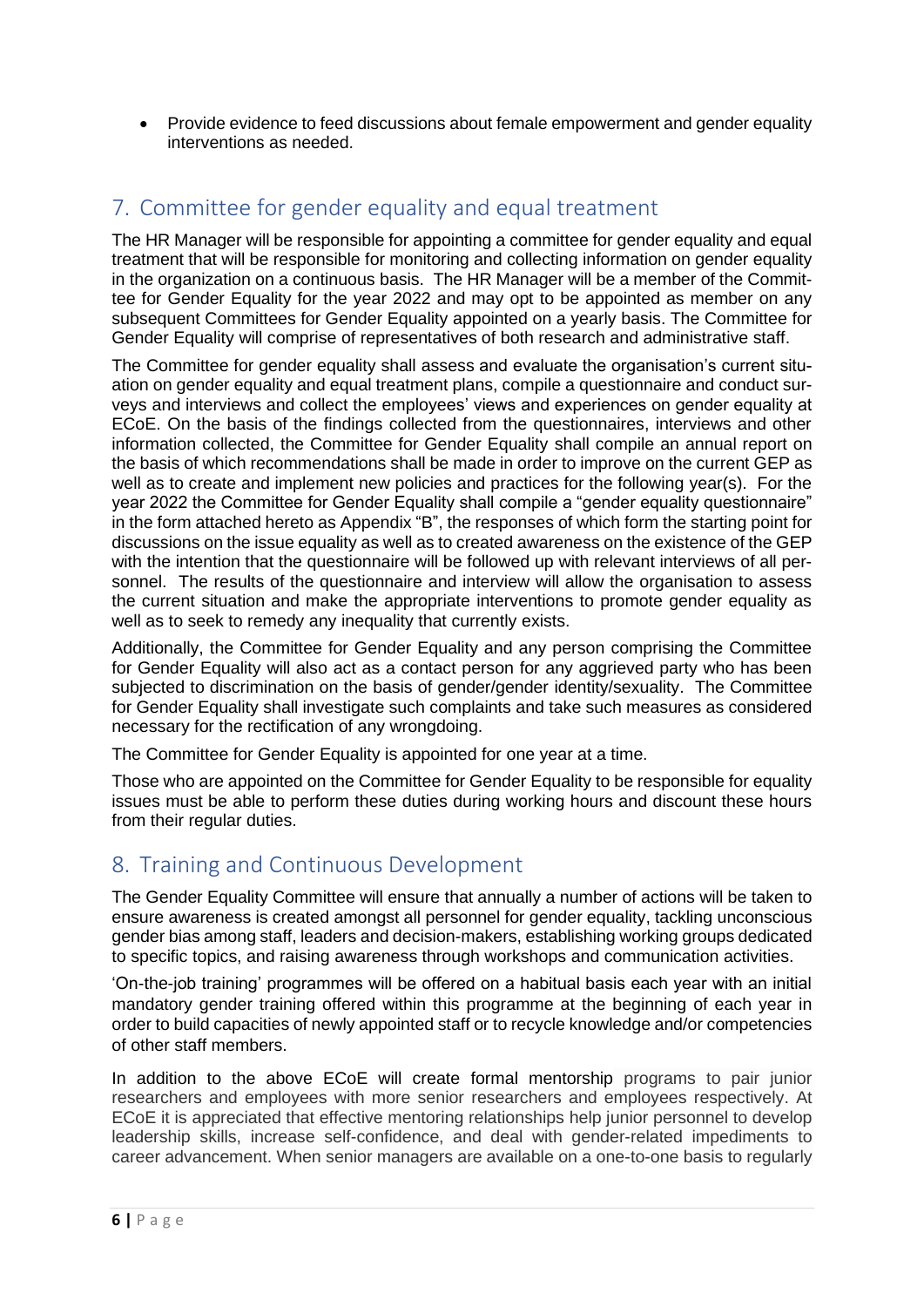listen to younger women's questions and concerns and to share their experiences and insights, women are more satisfied at work and more likely to advance in their career.

As part of ensuring the continuous growth of all employees in ECoE it is imperative that equal growth opportunities exist at the higher end of the scale and that effective monitoring systems are in place to point out in a timely manner any disparity whether it is translated to access to higher positions or higher wages. Additionally, wages should be assessed and formalized and pay scales should be put in place to minimize wage disparity on the basis of gender amongst researchers and other employees.

# 9. Work-life balance and organizational structure

The human resources manager together with the Committee for Gender Equality should review and/or set up measures aimed at a better reconciliation of professional and family life, working and caring duties.

#### Parenthood

It is of imperative importance that the ECoE be able to offer working conditions that enable those with children to combine work with parenthood.

The above goal is achieved through various means, i.e. by maintaining contact with employees on parental leave, by encouraging both male and female employees to take parental leave and have equal parental leave policies which allow women and mean within all types of family structures to thrive, by offering to the extent possible such means for child care as well as the opportunity to work from home in situations where it is necessary.

# 10. Integration of the gender dimension into research

Research staff should:

1. Ensure that their work integrates a gender dimension which can have a positive and powerful impact on society and on improving people's lives;

2. Actively participate in the initiatives organised within the framework of the Gender Equality Plan;

3. Instigate change through debating the status quo of the organisation and proposing measures to promote structural change;

4. Organise activities that focus on integrating a gender dimension in research and innovation content.

Allecon -

Professor Diofantos Hadjimitsis Managing Director ERATOSTHENES Centre of Excellence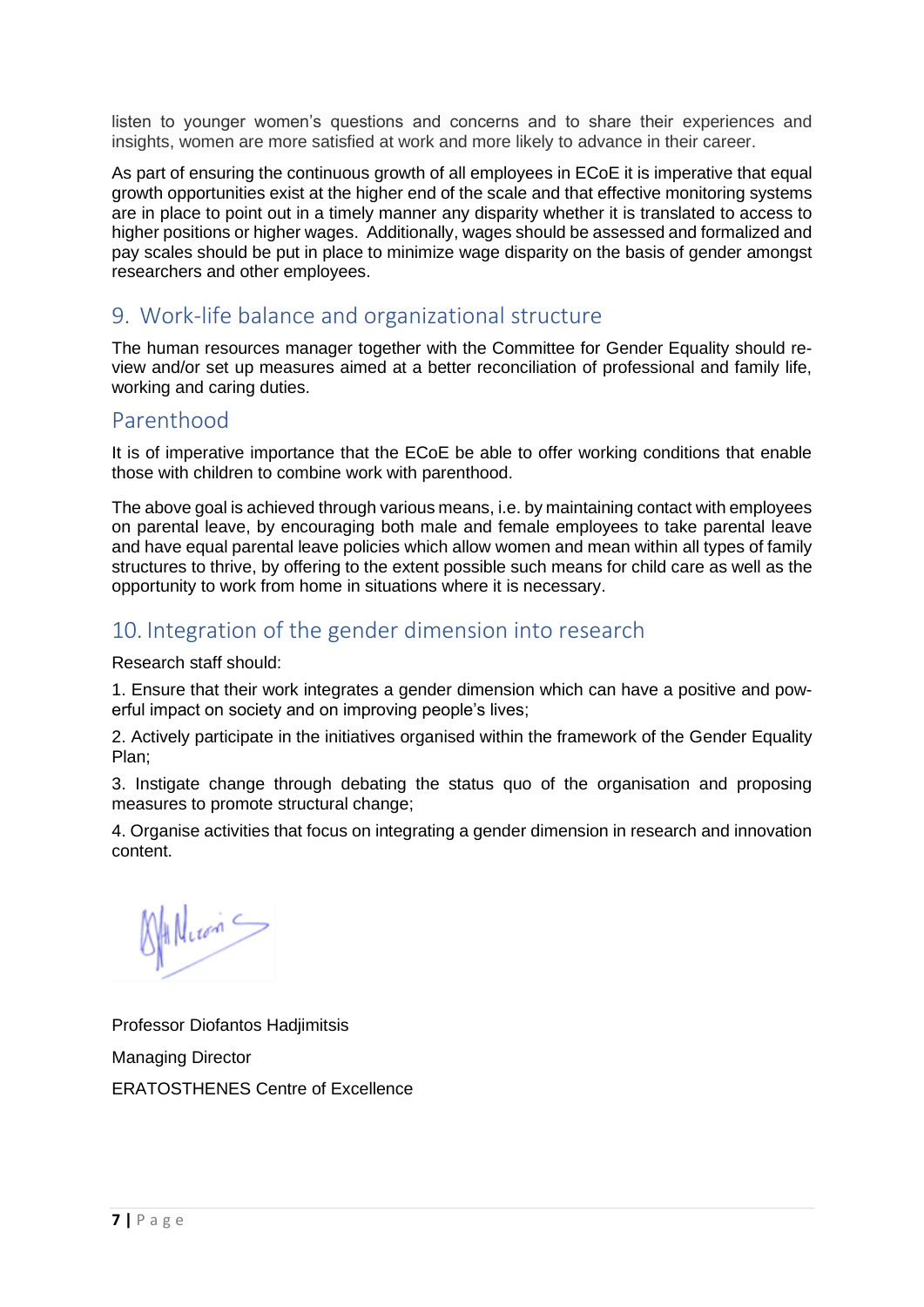# **Appendix A**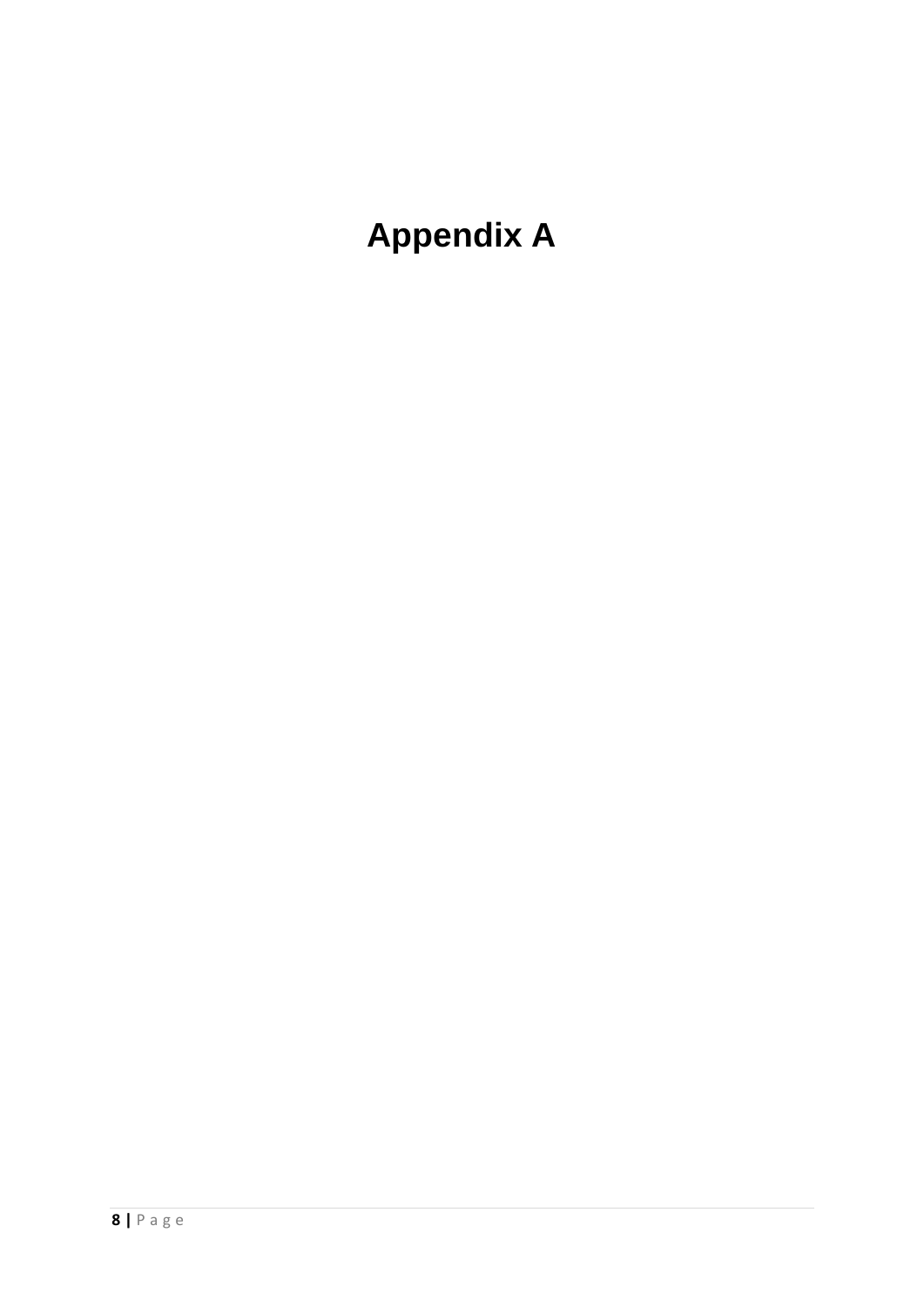| #              |                                                                       |               | Recording | Managerial staff |             | Administrative staff |             | Researchers |     |       |             |                                                                                     |
|----------------|-----------------------------------------------------------------------|---------------|-----------|------------------|-------------|----------------------|-------------|-------------|-----|-------|-------------|-------------------------------------------------------------------------------------|
|                | Topic                                                                 | Unit          | time      | M                | F.          | M.                   |             | M           | F.  | Total | Description |                                                                                     |
|                | <b>Work and employment</b>                                            |               |           |                  |             |                      |             |             |     |       |             |                                                                                     |
|                | Number of employees                                                   | Number        | Monthly   |                  |             |                      |             |             |     | 0     |             |                                                                                     |
| $\overline{2}$ | Employees who left the organisation                                   | <b>Number</b> | Monthly   |                  |             |                      |             |             |     | 0     |             |                                                                                     |
| 3              | New employees hired                                                   | Number        | Monthly   |                  |             |                      |             |             |     | 0     |             |                                                                                     |
| 4              | Number of promotions                                                  | Number        | Yearly    |                  |             |                      |             |             |     | 0     |             |                                                                                     |
|                | Average duration of employment contract for<br>employee in the year   | Days          | Yearly    | 0                |             | 0                    | $\Omega$    |             | 0   | 0.0   |             | By recording these indicators,<br>positive change can be<br>communicated regarding: |
| 6              | Average cost of hiring a new employee                                 | Currency      | Yearly    | - €              | $-F$        | - ‡                  | $ \epsilon$ | - €         | - € |       |             | - % female workers in<br>managerial position                                        |
| $\overline{7}$ | Average salary (cash, including production and<br>attendance bonuses) | Currency      | Yearly    | - t              | $ \epsilon$ | - €                  | $ \epsilon$ | - €         | - ‡ |       |             | - Reduction Gender wage gap                                                         |

|    | Absenteeism                                                                                |          |        |      |                          |      |                          |      |                          |   |  |                                            |
|----|--------------------------------------------------------------------------------------------|----------|--------|------|--------------------------|------|--------------------------|------|--------------------------|---|--|--------------------------------------------|
|    | Cumulative number of absent days (excl.<br>holidays, paid health or parental leaves taken) | Days     | Yearly |      |                          |      |                          |      |                          | o |  | By recording these indicators,             |
|    | Number of which related to childcare                                                       | Days     | Yearly |      |                          |      |                          |      |                          |   |  | positive change can be                     |
| 10 | Average costs of an extra worker to fill an<br>absent day                                  | Currency | Yearly | – €. | $\overline{\phantom{0}}$ | - 1  | $\overline{\phantom{a}}$ | $ +$ | $\overline{\phantom{0}}$ |   |  | communicated regarding:<br>- % absenteeism |
| 11 | Average value of attendance bonuses (if any)                                               | Currency | Yearly | – ŧ. |                          | – €. | $ \epsilon$              | - €. | $-$                      |   |  |                                            |

|    | Harrassment                                                                      |        |        |     |                   |                                                                                                                   |  |  |  |  |
|----|----------------------------------------------------------------------------------|--------|--------|-----|-------------------|-------------------------------------------------------------------------------------------------------------------|--|--|--|--|
| 12 | Are procedures for preventing and dealing<br>with sexual harassment implemented? | Yes/No | Yearly | N.A | YES/NO + describe | By recording these indicators,<br>positive change can be<br>communicated regarding:<br>- gender based harrassment |  |  |  |  |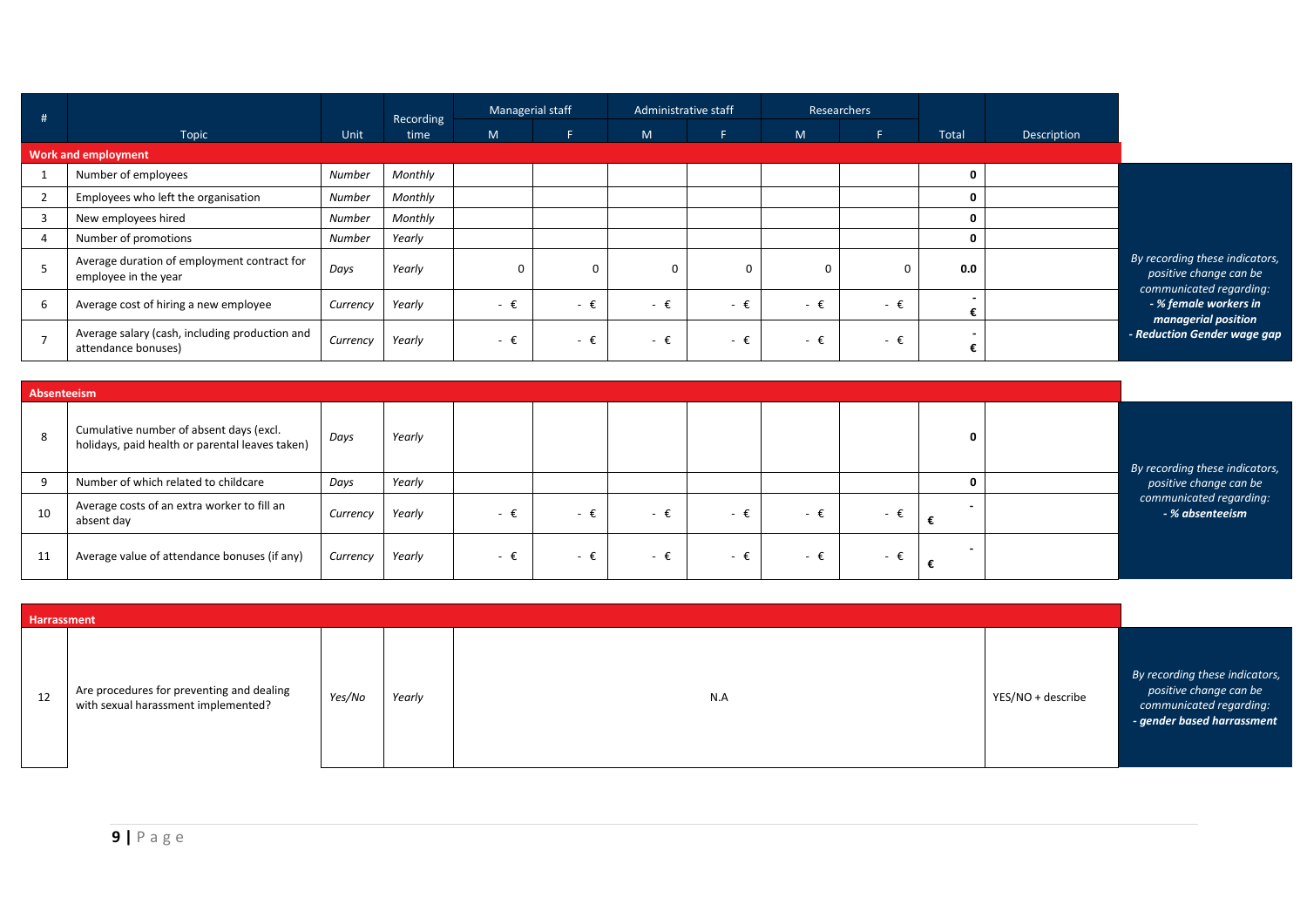| 13 | Number of discrimination or violence incidents<br>related to gender* reported                       | Number        | Monthly |  |  |   |          |                                                                           |  |
|----|-----------------------------------------------------------------------------------------------------|---------------|---------|--|--|---|----------|---------------------------------------------------------------------------|--|
| 14 | Number of corrective actions taken/cases<br>resolved                                                | Number        | Monthly |  |  |   | $\Omega$ | Describe the way cases<br>were resolved and the<br>time used to handle it |  |
| 15 | Average days of paid sick leave taken by<br>employees (not related to health and safety<br>matters) | Days          | Yearly  |  |  | 0 |          |                                                                           |  |
| 16 | Average days of paid parental leave taken by<br>employees                                           | Days          | Yearly  |  |  | 0 |          |                                                                           |  |
| 17 | Number of employees taking parental leave                                                           | <b>Number</b> | Yearly  |  |  |   |          |                                                                           |  |
| 18 | Number of employees not returning after<br>taking parental leave                                    | Number        | Yearly  |  |  |   |          |                                                                           |  |

|    | <b>Gender interventions and costs</b>                                                                                                                           |                 |         |  |                                              |  |  |  |  |   |                                                                      |                                                   |
|----|-----------------------------------------------------------------------------------------------------------------------------------------------------------------|-----------------|---------|--|----------------------------------------------|--|--|--|--|---|----------------------------------------------------------------------|---------------------------------------------------|
| 19 | Presence of gender equality policies in the<br>organization to improve the gender balance<br>ratio and increase women participation in<br>managerial positions? | Yes/No          | Yearly  |  | N.A / Complete column L<br>YES/NO + describe |  |  |  |  |   |                                                                      |                                                   |
| 20 | Are measures being implemented to reconcile<br>the balance of work and family life for<br>employees?                                                            | Yes/No          | Yearly  |  | N.A / Complete column L<br>YES/NO + describe |  |  |  |  |   |                                                                      |                                                   |
| 21 | Number of gender committee members                                                                                                                              | Number          | Yearly  |  |                                              |  |  |  |  | 0 |                                                                      | By recording these indicators,                    |
| 22 | Trainings received by gender committee<br>members on gender-related topics**                                                                                    | Hours           | Monthly |  |                                              |  |  |  |  | 0 |                                                                      | positive change can be<br>communicated regarding: |
| 23 | Trainings received by employees on gender-<br>related topics**                                                                                                  | Hours           | Monthly |  |                                              |  |  |  |  | 0 |                                                                      | - geneder interventions                           |
| 24 | Participation in trainings for employees and<br>committee members is during paid working<br>hours?                                                              | Yes/No          | Yearly  |  | N.A / Complete column L                      |  |  |  |  |   | YES/NO + describe                                                    |                                                   |
| 25 | Main topics addressed or raised by the<br>committee                                                                                                             | Qualitati<br>ve | Yearly  |  | N.A / Complete column L                      |  |  |  |  |   | Describe the topics<br>addressed during the<br>year by the committee |                                                   |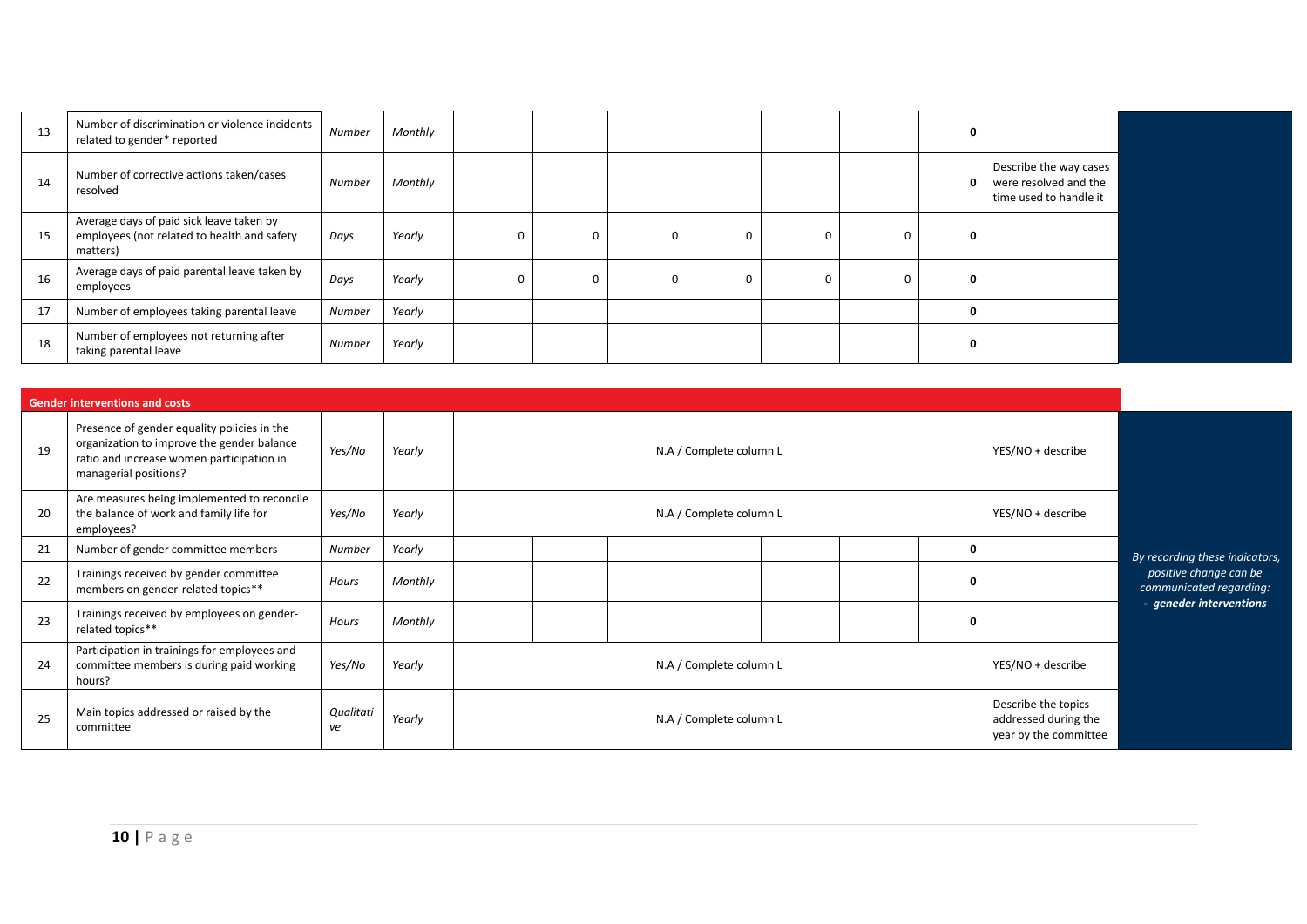| 26 | Total costs of gender interventions (including<br>costs for payment of trainers, time spent by<br>employees in attending trainings, materials<br>and equipment costs, etc.) | Currency | Yearly |  | N.A / Complete column L |  |  |  |
|----|-----------------------------------------------------------------------------------------------------------------------------------------------------------------------------|----------|--------|--|-------------------------|--|--|--|
| 27 | Average hourly costs of training employees                                                                                                                                  | currency | yearly |  |                         |  |  |  |

\* Kind of gender related incidents: rape (incl. defilement), sexual harassment (physical), sexual harassment (non-physical), physical assault (non-sexual), psychological/emotional (non-sexual), economic violence (non-sexual).

\*\* Type of gender related trainings (including workshops and events): gender based violence prevention.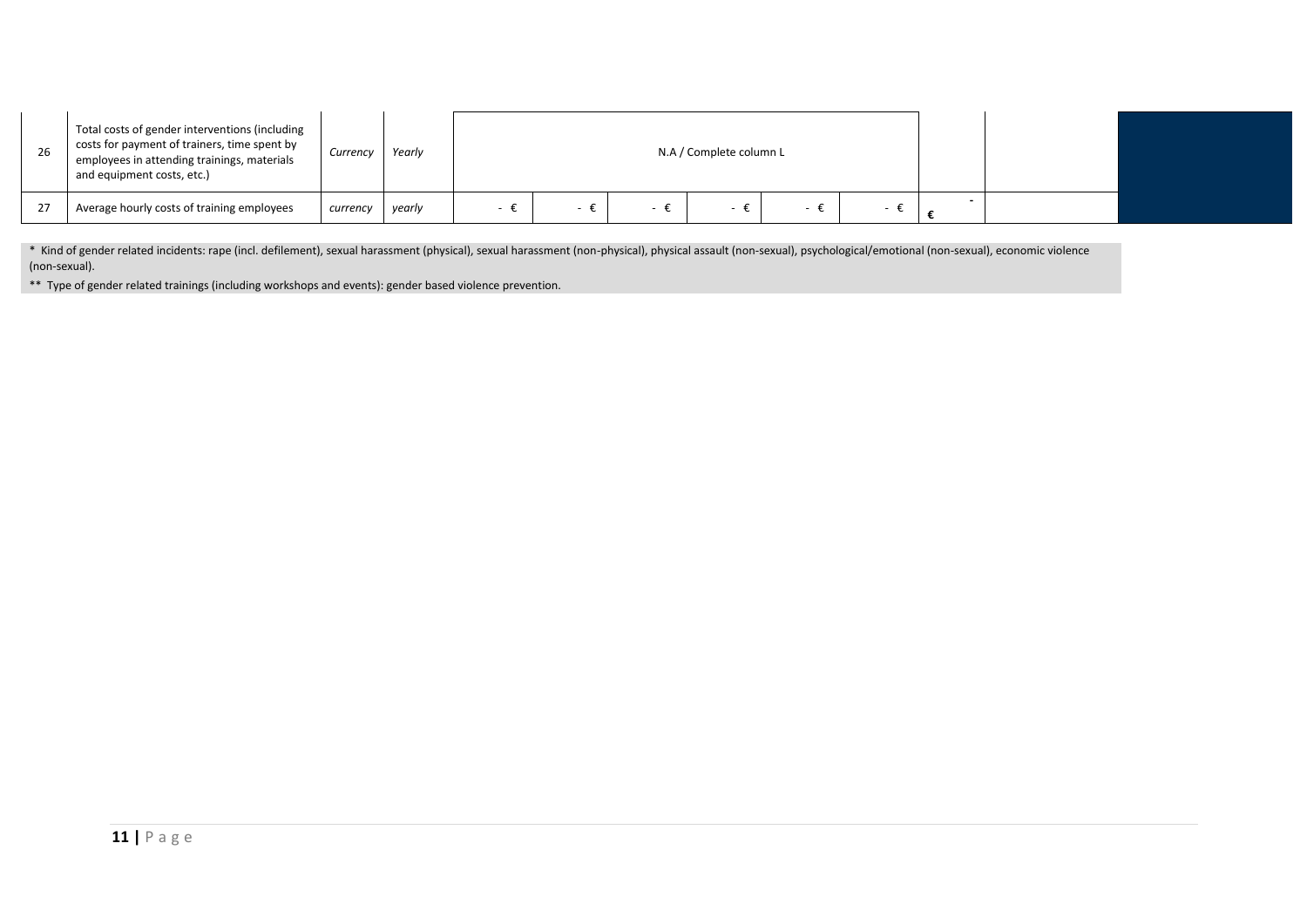# **Appendix B**